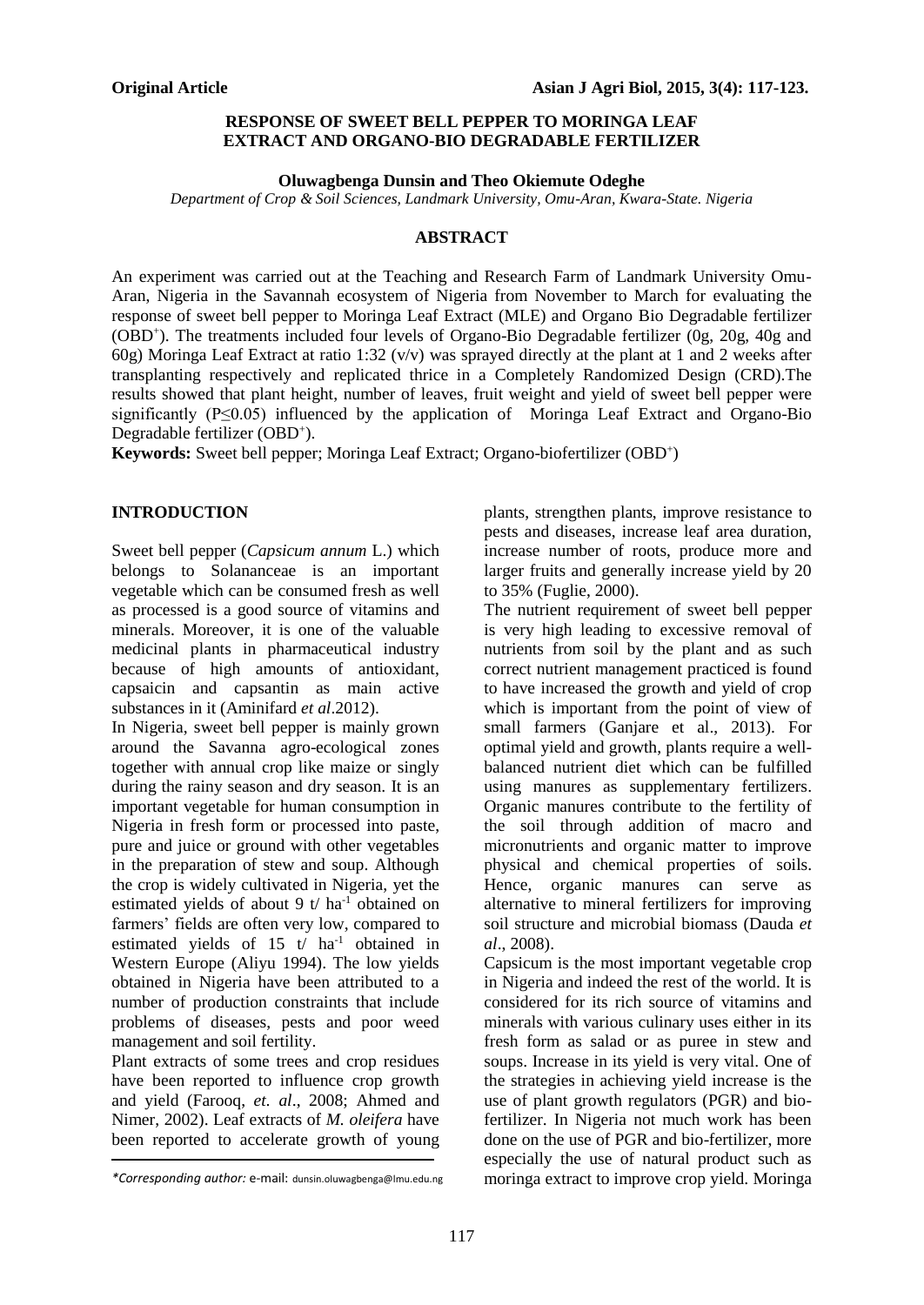is a common plant in households in this sub region, if its extract can increase crops yields farmers will embrace the technology and utilize the available resource with little or no cost. Furthermore, even though chemical fertilizers were reported to improve crops yields they are scarce and when available they are beyond the reach of a poor resource farmer (s). Therefore, there is the need to explore substitute and/or synergist to minimize its use and meet up with fertilizer demands.

# **MATERIALS AND METHODS**

The experiments were carried out as pot experiment under a controlled environment of Landmark University Teaching and Research Farm Omu-aran, Kwara Screen house from November 2014 to March 2015. The study area is located on latitude 8.1333N and longitude 5.1000S, with altitude of 506m above sea level of the Guinea Savannah zone of Nigeria. The pots were filled with 10kg sandy loamy soil. Four week old seedlings were hand transplanted into each pot and later thinned to one plant per pot, two weeks after transplant. Soil sample were taken from each pots before and after the experiment.

Moringa leaves were collected from a mature moringa tree and juice was extracted. An amount of 20 g of young moringa leaves was mixed with 675 ml of 80 % ethanol as suggested by Makkar and Becker (1996). The solution was then filtered by wringing the solution using a mutton cloth. The solution was re-filtered using No. 2 Whatman filter paper. Using a method developed by Fuglie (2000), the extract was diluted with distilled water at a 1:32 ratio (v/v) and then sprayed directly on plants. The extract was used within five hours from cutting and extracting (if not ready to be used, the extract or the solution prepared was stored in the refrigerator at  $0^0C$  and only taken out when needed for use). An amount of 25 ml of the solution was applied per plant.

The treatments was made up of four levels of Organo-biofertilizer (OBD+) 0g-pot, 20g-pot, 30gpot, 40g<sup>-pot</sup> and Moringa Leaf Extract (MLE); One week and Two weeks after transplanting arranged in Complete Randomized Design (CRD) with three replications, Organobiofertilizer (OBD<sup>+</sup>) was applied a week before transplanting. Data collected were plant height, number of leaves taken at 2, 6, 8, 10 & 12 Week after Transplant (WAT), fruit numbers

and weight at the time of harvesting. Data collected were analyzed using analysis of variance (ANOVA), with the help of SAS statistical package (SAS, 1999) was used for data analysis. The differences between means were determined using the Duncan's Multiple Range Test (DMRT) at 5% probability level.

# **RESULTS**

# **Initial Soil Characteristics**

Results of the soil sample taken from the depth of 0-15cm are presented in the table – I. The soil pH was strongly acidic. The Nitrogen content of the soil was very low, organic matter, organic carbon and available phosphorous was also low. The soil was high in sand contents with low silt and clay contents; so, textural class of the soil was sandy clay loam.

## **Effects of moringa leaf extract and organobio degradable fertilizer (OBD<sup>+</sup> ) on soil chemical properties**

Table –  $\overline{II}$  shows the effects of Moringa leaf extract (MLE) and Organo-bio degradable fertilizer (OBD<sup>+</sup>) on soil chemical properties. It was noted that the soil pH was increased by the application of Moringa Leaf Extract and Organo-bio degradable fertilizer in all the treated pots as compared to the control, likewise the soil organic matter, nitrogen, phosphorus, and potassium by MLE and OBD<sup>+</sup> respectively.

## **Effects of moringa leaf extract and organobio degradable fertilizer (OBD<sup>+</sup> ) on number of leaves of bell pepper (***Capsicum annuum* **L.)**

Table - III shows the effects of Moringa leaf extract (MLE) and Organo-bio degradable fertilizer on number of leaves of bell pepper at 2, 4, 6, 8, 10, and 12 weeks after transplanting respectively. The application of MLE and OBD**<sup>+</sup>** had significant difference on the number of leaves compared with the control (P>0.05). The highest value of number of leaves was observed in  $T_2M_0$  (40g fertilizer and no moringa) except at week 10 and 12 where  $T_3M_1$ was found to have the highest value. Though T3M<sup>1</sup> had the highest value, it was not significantly different from the MLE and OBD<sup>+</sup> fertilizer treatments at 2 weeks except when compared with  $T_1M_1$ ,  $T_1M_2$ ,  $T_0M_2$ ,  $T_0M_0$ , and  $T_0M_1$ . At 4 and 6WAT,  $T_2M_0$  was significantly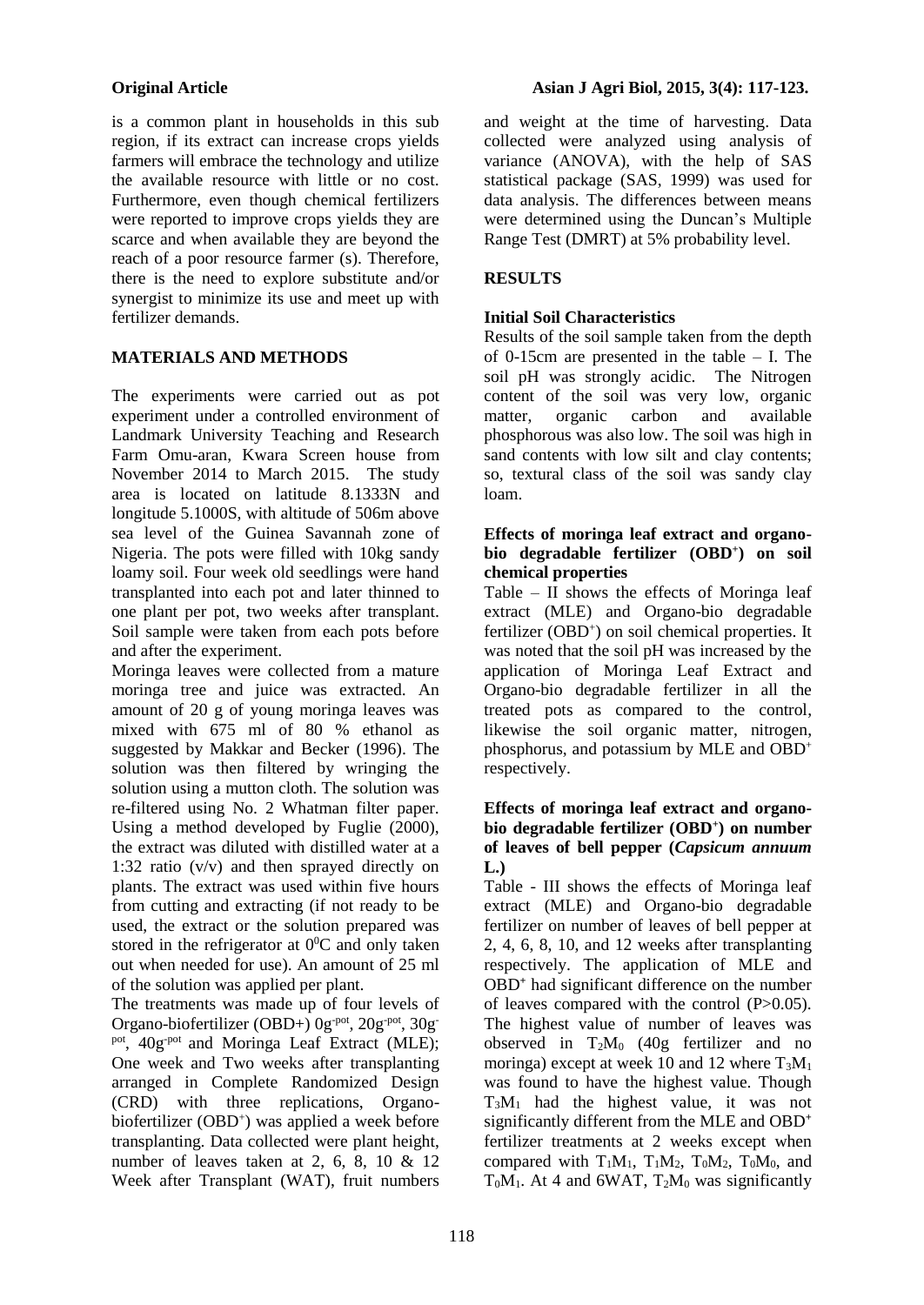from all the other treatments while  $T_1M_0$ ,  $T_1M_1$ ,  $T_1M_2$ ,  $T_2M_1$ ,  $T_2M_2$ ,  $T_3M_0$ ,  $T_3M_1$ , and  $T_3M_2$  were not significantly different at 2, 4, and 6WAT. At 10 and 12 weeks that  $T_3M_1$  had the highest value it was significantly different from the other treatments except when compared with  $T_2M_0$ ,  $T_2M_2$ , and  $T_3M_2$  treatments respectively. Throughout the pair of observation the  $T_0M_0$ (control) plants recorded the lowest values for number of leaves.

**Effects of moringa leaf extract and organobio degradable fertilizer (OBD<sup>+</sup> ) on plant height of bell pepper (***Capsicum annuum* **L.)** Table – IV shows the effects of Moringa leaf extract (MLE) and organo-bio degradable fertilizer on plant height of bell pepper at 2, 4, 6, 8, 10, and 12 weeks after transplanting (WAT) respectively. The application of MLE and OBD**<sup>+</sup>** had significant effect on the plant height compared with the control (P>0.05). At 2 WAT, the highest value of plant height data was recorded in treatment with 40g fertilizer only. At  $10^{th}$  and  $12^{th}$  week, treatment  $T_3M_1$ (60g of OBD<sup>+</sup> and moringa application at 1 week after transplant) had the highest value and was significantly different from the control. Throughout the pair of observation the control

(T0M0) recorded the lowest values for plant height.

### **Effects of moringa leaf extract (MLE) and organo-bio degradable fertilizer (OBD<sup>+</sup> ) on yield of bell pepper**

Table – V shows the effect of effects of Moringa leaf extract (MLE) and Organo-bio degradable fertilizer (OBD<sup>+</sup>) on the fruit number of bell pepper. The application of Moringa leaf extract (MLE) and Organo-bio degradable fertilizer (OBD<sup>+</sup>) had a significant difference on the fruit number of bell pepper. T3M1 had the highest value of fruit number than other rates of MLE and OBD<sup>+</sup> applied and the control  $(P>0.05)$ . There was no significant difference between the different rates of MLE and OBD<sup>+</sup> compared to the control.

The application of Moringa leaf extract (MLE) and Organo-bio degradable fertilizer (OBD<sup>+</sup>) had a significant difference on the fruit weight of bell pepper. T3M1 had the highest value of fruit weight than other rates of MLE and OBD<sup>+</sup> applied and the control (P>0.05). The lowest fruit weight was recorded in the T0M0 (control), there was significant difference between the different rates of treatments compared to the control (Table – IV, V).

| <b>Parameter</b>               | Soil sample |
|--------------------------------|-------------|
| Sand $(\%)$                    | 63.24       |
| $Silt$ (%)                     | 14.00       |
| Clay $(\%)$                    | 22.76       |
| Textural class Sandy Clay loam |             |
| pH(2:1 H <sub>2</sub> O)       | 5.25        |
| Organic matter                 | 0.879       |
| Organic Carbon $(g/kg)$        | 0.51        |
| Total nitrogen                 | 0.102       |
| Available $P$ (mg/kg)          | 3.00        |

**Table – I: Physicochemical properties of the experimental soil.**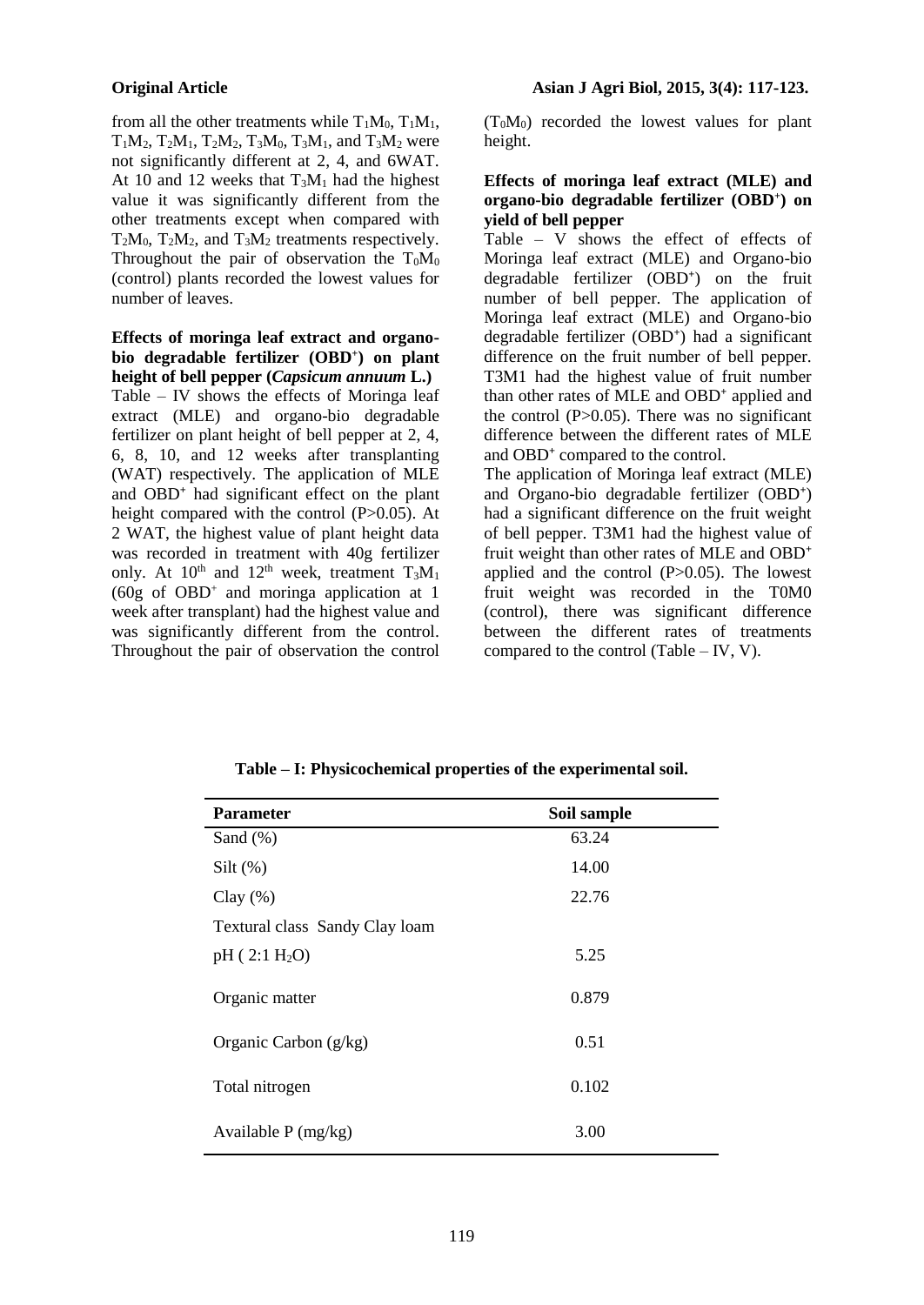| Degradable Fertilizer (OBD') on soil properties |      |                         |                          |                  |                              |
|-------------------------------------------------|------|-------------------------|--------------------------|------------------|------------------------------|
| <b>TRTS</b>                                     |      | $pH(H_2O)$ O. M $(\% )$ | <b>Total N</b><br>$(\%)$ | Av. P<br>(mg/kg) | Exc. K<br>$\text{(cmol/kg)}$ |
| T0M0                                            | 5.65 | 5.09                    | 0.25                     | 6.16             | 2.05                         |
| T <sub>0</sub> M <sub>1</sub>                   | 5.62 | 5.02                    | 0.25                     | 9.16             | 2.31                         |
| T <sub>0</sub> M <sub>2</sub>                   | 5.56 | 5.38                    | 0.23                     | 5.81             | 2.56                         |
| T1M0                                            | 5.78 | 5.09                    | 0.24                     | 5.46             | 2.05                         |
| T1M1                                            | 5.47 | 5.81                    | 0.16                     | 7.40             | 2.31                         |
| T <sub>1</sub> M <sub>2</sub>                   | 5.68 | 5.21                    | 0.31                     | 4.05             | 2.05                         |
| T <sub>2</sub> M <sub>0</sub>                   | 5.79 | 5.33                    | 1.45                     | 3.35             | 2.31                         |
| T <sub>2</sub> M <sub>1</sub>                   | 5.90 | 5.02                    | 1.40                     | 11.10            | 2.31                         |
| T <sub>2</sub> M <sub>2</sub>                   | 5.65 | 5.57                    | 0.15                     | 7.93             | 2.05                         |
| T3M0                                            | 5.59 | 5.09                    | 3.08                     | 10.74            | 1.79                         |
| T3M1                                            | 5.94 | 4.84                    | 1.02                     | 6.17             | 2.05                         |
| T3M2                                            | 5.74 | 5.26                    | 0.41                     | 10.04            | 2.31                         |

**Table – II: Effects of Moringa Leaf Extract and Organo-Bio Degradable Fertilizer (OBD<sup>+</sup> ) on soil properties**

**Table – III: Effects of Moringa Leaf Extract and Organo-Bio Degradable Fertilizer (OBD<sup>+</sup> ) on number of leaves (NL) of bell pepper (C***apsicum annuum* **l.)**

| (ODD) on number of leaves $(NL)$ of beit pepper (Capsicum annumi $L$ ) |                         |                     |                         |                         |                        |                         |
|------------------------------------------------------------------------|-------------------------|---------------------|-------------------------|-------------------------|------------------------|-------------------------|
| <b>TRTS</b>                                                            | NL2                     | NL4                 | NL <sub>6</sub>         | NL <sub>8</sub>         | <b>NL10</b>            | <b>NL12</b>             |
| T <sub>0</sub> M <sub>0</sub>                                          | $3.667$ <sup>d</sup>    | $5.333^{d}$         | $8.667$ <sup>e</sup>    | $10.000$ <sup>e</sup>   | $18.667$ <sup>d</sup>  | $23.333^{d}$            |
| T <sub>0</sub> M <sub>1</sub>                                          | 7.333c                  | $11.000^{bc}$       | $15.000$ <sup>cde</sup> | 24.000 <sup>cd</sup>    | 39.000 <sup>c</sup>    | $49.000^{bc}$           |
| T0M2                                                                   | $7.667^{\circ}$         | 9.33cd              | $11.333^{de}$           | $17.333^{de}$           | 33.333 <sup>c</sup>    | 38.000 <sup>cd</sup>    |
| T1M0                                                                   | $9.333^{abc}$           | $11.667^{bc}$       | 18.333bcd               | 25.000 <sup>cd</sup>    | 42.333bc               | $49.667^{bc}$           |
| T1M1                                                                   | 8.000 <sup>bc</sup>     | $11.333^{bc}$       | $16.000$ bcde           | 24.667 <sup>cd</sup>    | $40.667$ <sup>bc</sup> | $52.667$ <sup>bc</sup>  |
| T1M2                                                                   | 8.000 <sup>bc</sup>     | $12.333^{bc}$       | $18.000$ bcde           | 24.667 <sup>cd</sup>    | 37.333 <sup>c</sup>    | $43.000^{\circ}$        |
| T <sub>2</sub> M <sub>0</sub>                                          | $11.667^{\rm a}$        | $23.333^a$          | $34.000^a$              | $35.667$ <sup>a</sup>   | $54.000^{ab}$          | $66.000^{ab}$           |
| T <sub>2</sub> M <sub>1</sub>                                          | $9.667$ <sup>abc</sup>  | $12.333^{bc}$       | 17.000bcde              | 24.667 <sup>cd</sup>    | $45.000^{bc}$          | $50.333^{bc}$           |
| T <sub>2</sub> M <sub>2</sub>                                          | $10.333^{abc}$          | 15.000 <sup>b</sup> | 25.000 <sup>b</sup>     | $26.667^{bc}$           | $47.000$ abc           | $61.000^{ab}$           |
| T3M0                                                                   | $10.333a$ <sup>bc</sup> | 16.000 <sup>b</sup> | $23.000^{bc}$           | 32.667abc               | $44.000$ abc           | 51.333bc                |
| T3M1                                                                   | $11.333^{ab}$           | 15.333 <sup>b</sup> | $23.333^{bc}$           | $34.667$ <sup>ab</sup>  | 59.333 <sup>a</sup>    | $69.333^a$              |
| T3M2                                                                   | $10.333a$ <sup>bc</sup> | $13.667^{bc}$       | $17.000$ bcde           | $29.667$ <sup>abc</sup> | 54.333ab               | $55.000$ <sup>abc</sup> |

Means having the same letter along the columns indicate no significant difference using Duncan's multiple range test at 5% probability level.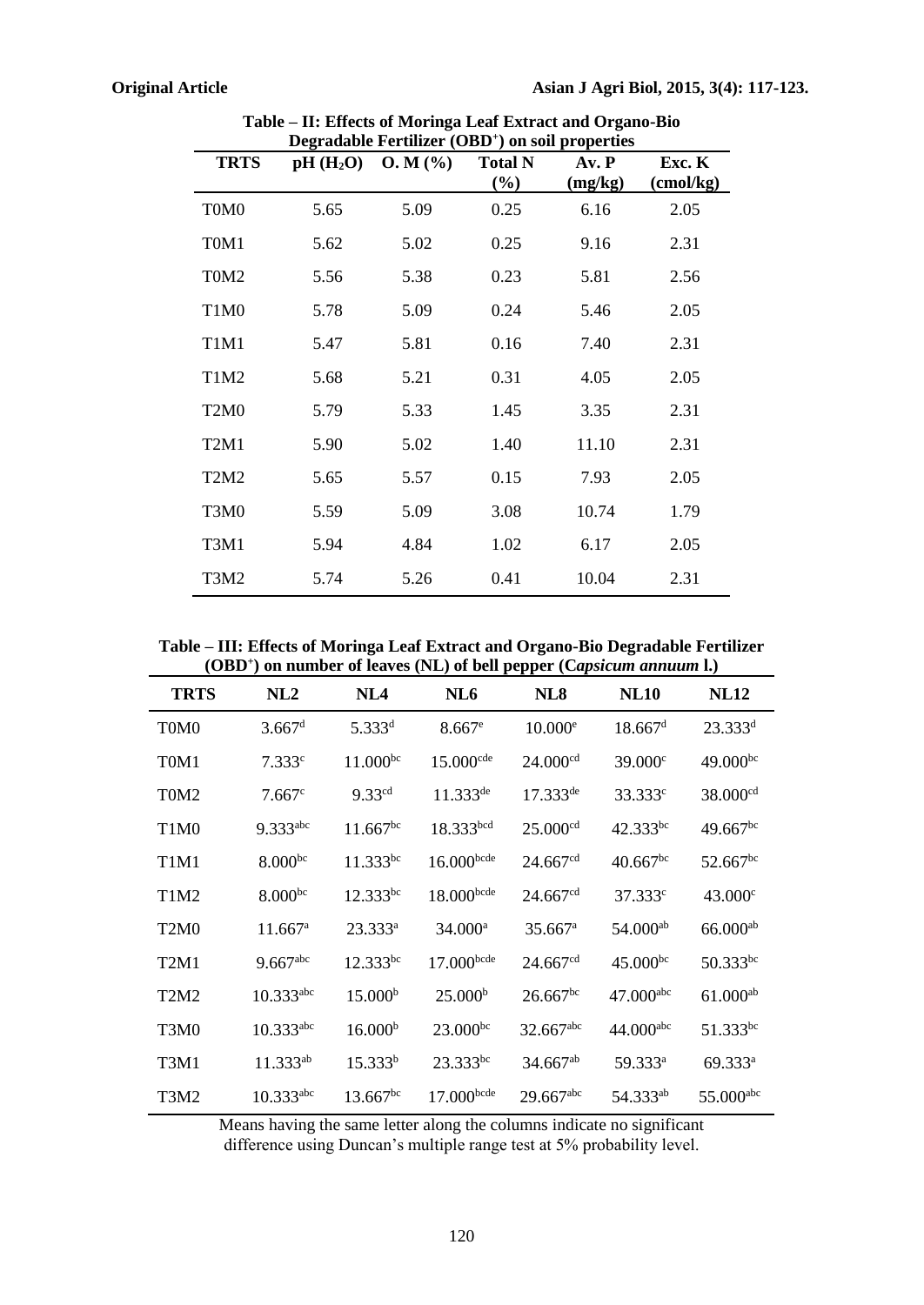| Fertilizer (OBD <sup>+</sup> ) on plant height of bell pepper ( <i>Capsicum annuum L</i> .) |                       |                       |                          |                         |                          |                        |
|---------------------------------------------------------------------------------------------|-----------------------|-----------------------|--------------------------|-------------------------|--------------------------|------------------------|
| <b>TRTS</b>                                                                                 | PH <sub>2</sub>       | PH4                   | <b>PH6</b>               | <b>PH8</b>              | <b>PH10</b>              | <b>PH12</b>            |
| T <sub>0</sub> M <sub>0</sub>                                                               | $9.500$ <sup>a</sup>  | $11.033^a$            | 12.500 <sup>d</sup>      | 13.500 <sup>d</sup>     | 17.800 <sup>d</sup>      | 26.333 <sup>b</sup>    |
| T <sub>0</sub> M <sub>1</sub>                                                               | $10.167^{\rm a}$      | $16.033^a$            | 16.167 <sup>bcd</sup>    | 18.200 <sup>bcd</sup>   | 21.667 <sup>cd</sup>     | $29.000^{ab}$          |
| T <sub>0</sub> M <sub>2</sub>                                                               | $10.000^{\rm a}$      | $13.600^{\rm a}$      | 15.167 <sup>cd</sup>     | 17.500 <sup>cd</sup>    | 24.667 <sup>bcd</sup>    | $34.000^{ab}$          |
| T <sub>1</sub> M <sub>0</sub>                                                               | 12.667 <sup>a</sup>   | $16.200^a$            | $22.667$ <sup>abc</sup>  | $24.500$ <sup>abc</sup> | $28.167$ abcd            | 32.667ab               |
| T <sub>1</sub> M <sub>1</sub>                                                               | $10.167^{\rm a}$      | $14.967$ <sup>a</sup> | $20.167$ abcd            | $24.567$ <sup>abc</sup> | $31.667$ <sup>abc</sup>  | 39.333 <sup>ab</sup>   |
| T1M2                                                                                        | $10.167^{\circ}$      | $14.267$ <sup>a</sup> | $17.500$ <sup>abcd</sup> | $22.100$ abcd           | 28.733abcd               | $32.167^{ab}$          |
| T <sub>2</sub> M <sub>0</sub>                                                               | $12.833^a$            | $15.433^{a}$          | $21.667$ abcd            | 22.167abcd              | $26.500$ <sup>abcd</sup> | $30.333^{ab}$          |
| T2M1                                                                                        | $10.667$ <sup>a</sup> | 13.933 <sup>a</sup>   | 20.833abcd               | $24.500$ <sup>abc</sup> | 32.167abc                | $36.667$ <sup>ab</sup> |
| T <sub>2</sub> M <sub>2</sub>                                                               | $12.000^{\rm a}$      | $16.167^{\rm a}$      | $26.400^{\circ}$         | 28.333ab                | 33.867 <sup>ab</sup>     | 35.333ab               |
| T3M0                                                                                        | $12.500^{\circ}$      | $18.100^a$            | $26.333^{a}$             | $30.500^{\rm a}$        | $34.000^{ab}$            | $39.000^{ab}$          |
| T3M1                                                                                        | 12.333 <sup>a</sup>   | $17.467^{\rm a}$      | $24.733$ <sup>abc</sup>  | $28.200^{ab}$           | 36.333 <sup>a</sup>      | $42.233^a$             |
| T3M2                                                                                        | $12.500^{\text{a}}$   | $17.433^a$            | $25.333^{ab}$            | $27.167$ <sup>abc</sup> | 35.133 <sup>ab</sup>     | $36.333^{ab}$          |

**Table – IV: Effects of Moringa Leaf Extract and Organo-Bio Degradable Fertilizer (OBD<sup>+</sup> ) on plant height of bell pepper (***Capsicum annuum* **L.)**

Means having the same letter along the columns indicate no significant difference using Duncan's multiple range test at 5% probability level.

| <b>Treatments</b>             | <b>Example (ODD</b> ) on figure of bein pepper (capsically alliant $\mathbf{L}$ )<br><b>Mean fruit number</b> | Mean fruit weight |
|-------------------------------|---------------------------------------------------------------------------------------------------------------|-------------------|
| T0M0                          | 1.00                                                                                                          | 12.33             |
| T <sub>0</sub> M <sub>1</sub> | 2.00                                                                                                          | 19.00             |
| T <sub>0</sub> M <sub>2</sub> | 1.33                                                                                                          | 21.33             |
| T1M0                          | 2.33                                                                                                          | 23.67             |
| T1M1                          | 2.67                                                                                                          | 26.00             |
| T1M2                          | 1.67                                                                                                          | 19.33             |
| T <sub>2</sub> M <sub>0</sub> | 2.00                                                                                                          | 29.00             |
| T <sub>2</sub> M <sub>1</sub> | 1.67                                                                                                          | 28.00             |
| T <sub>2</sub> M <sub>2</sub> | 2.33                                                                                                          | 45.00             |
| T3M0                          | 2.00                                                                                                          | 27.00             |
| T3M1                          | 3.67                                                                                                          | 54.33             |
| T3M2                          | 3.33                                                                                                          | 31.00             |

**Table – IV: Effects of Moringa Leaf Extract and Organo-Bio Degradable Fertilizer (OBD<sup>+</sup> ) on yield of bell pepper (***Capsicum annuum* **L.)**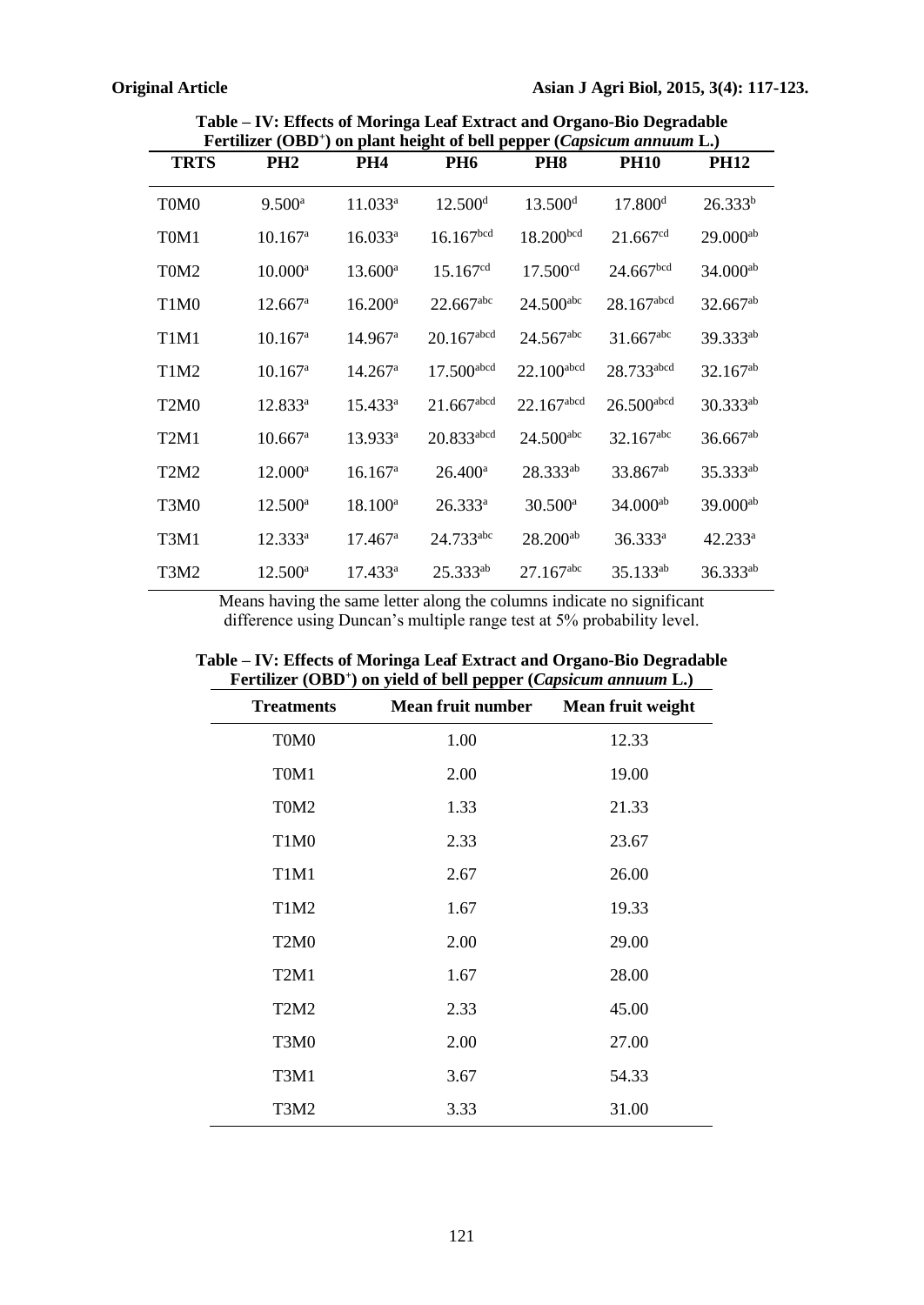## **DISCUSSION**

The mean number of leaves was significantly influenced by the application of MLE and OBD<sup>+</sup>; this might be attributed to the release of nutrients from the OBD<sup>+</sup> and the growth hormone stimulant in the moringa leaf. The highest number of leaves was recorded from the 40g OBD**<sup>+</sup>** fertilizer for the 2, 4, 6, and 8WAT but at the 10 and 12WAT, the highest number of leaves was recorded from the  $T_3M_1$  ( 60g OBD**<sup>+</sup>** and spraying of MLE one week after transplant). A report by FAO (2010) suggest that the use of organic fertilizer derived from Moringa seed processed with the right procedure can increase the density and richness of indigenous invertebrates, specialized endangered soil species, beneficial arthropods, earthworms, symbionts and microbes. The highest fruit number and weight was recorded in  $T_3M_1$ , and there was significant difference between the yield of the MLE and OBD<sup>+</sup> treatments compared with the control. Recent studies conducted on the effect of its extracts on the growth performance of *Telferia occidentalis* (Anyaegbu et al., 2013), showed that its extracts increased significantly the yield and yield components of *T. occidentalis.* Jason (2013) also reported that Moringa leaf extract contains a plant growth hormone, called Zeatin which has been reported to increase yields by 25 to 30% for nearly any crop. Jason (2013) recommended that the foliar spray should be used in addition to a balanced nutritional fertilizer program containing NPK and minerals.

The crops treated with a combination of OBD<sup>+</sup> and MLE had high plant height compared to the control at 6, 8, 10, and 12WAT. The highest value for 10 and 12 weeks were recorded in T3M1, while for 2WAT the highest was from  $T_2M_0$ . From the recorded data it was noticed that the MLE and OBD<sup>+</sup> did not have significant difference on the control at 2 and 4 weeks this can be attributed to the slow release of the nutrients in the fertilizer for the plant use. This is in line with the report of several authors that organic fertilizers are characterized with slow release of nutrients, which leads to reduction in soil nutrient loss (Abou el-magd M. M *et al.,* 2005). The OBD**<sup>+</sup>** rate of 60g performed better in improving the height of plant and that of leave number when compared to the 40g and 20g rate respectively.

# **CONCLUSION**

The results of this experiment showed that the combination of Moringa Leaf Extract and Organo-bio degradable fertilizer influenced significantly the plant height, leaf number, fruit weight, fruit number compared with the control. Therefore, for cultivation of sweet bell pepper (*Capsicum annum* L.) in the study area, the combination of 60g of OBD<sup>+</sup> and application of Moringa Leaf Extract at 1 week after transplanting is recommended

# **REFERENCES**

- Abou El-Magd, M. M. Hoda, A. Mohammed and Fawzy, Z.F. 2005. Relationship, growth and yield of broccoli with increasing N, P or K ratio in a mixture of NPK fertilizers. Annals Agriculture Science Moshtohor, 43 (2):791-805 (As cited by Abou El – Magd et al., 2006).
- Ahmed, D.M. and Nimer, A.M 2002. Effects of *Acacia senegal* (L., Wild) on sandy soils. A case study of El Damokya Forest, Northern Kordofan State. Univ. Khartoum J. Agric. Sci., 10: 106-118
- Aliyu, (1994). Growth and yield of pepper (Capsicum annum as influenced by N. and P levels and plant density Ph. D Agronomy thesis: Unpublished (Department of Agronomy ABU Zaria).
- Aminifard M. H., Aroiee H., Ameri A., and Fatem H. 2012. Effect of plant density and nitrogen fertilizer on growth, yield and fruit quality of sweet pepper (*Capsicum annum*  L.). African Journal of Agricultural Research Vol. 7(6), pp. 859-866
- Anyaegbu PO, Iwuanyanwu UP, Omaliko CPE (2013). Comparative Evaluation of Effects of Moringa oleifera Extracts and different Fertilizers on the Performance of Telfaria occidentalis. Int. J. Appl. Res. Technol. 2(11):127-134.
- Dauda, S. N., Ajayi, F. A and Ndor, E. (2008). Growth and yield of water melon (*Citrullus lanatus*) as affected by poultry manure application. *Journal of Agriculture and Social Science*, 4: 121-124.
- FAO (2010). Soil Biota and Biodiversity" The "Root" of Sustainable Development" ftp:/ftp.fao/010/i0112e07.pdf, February, 2010.